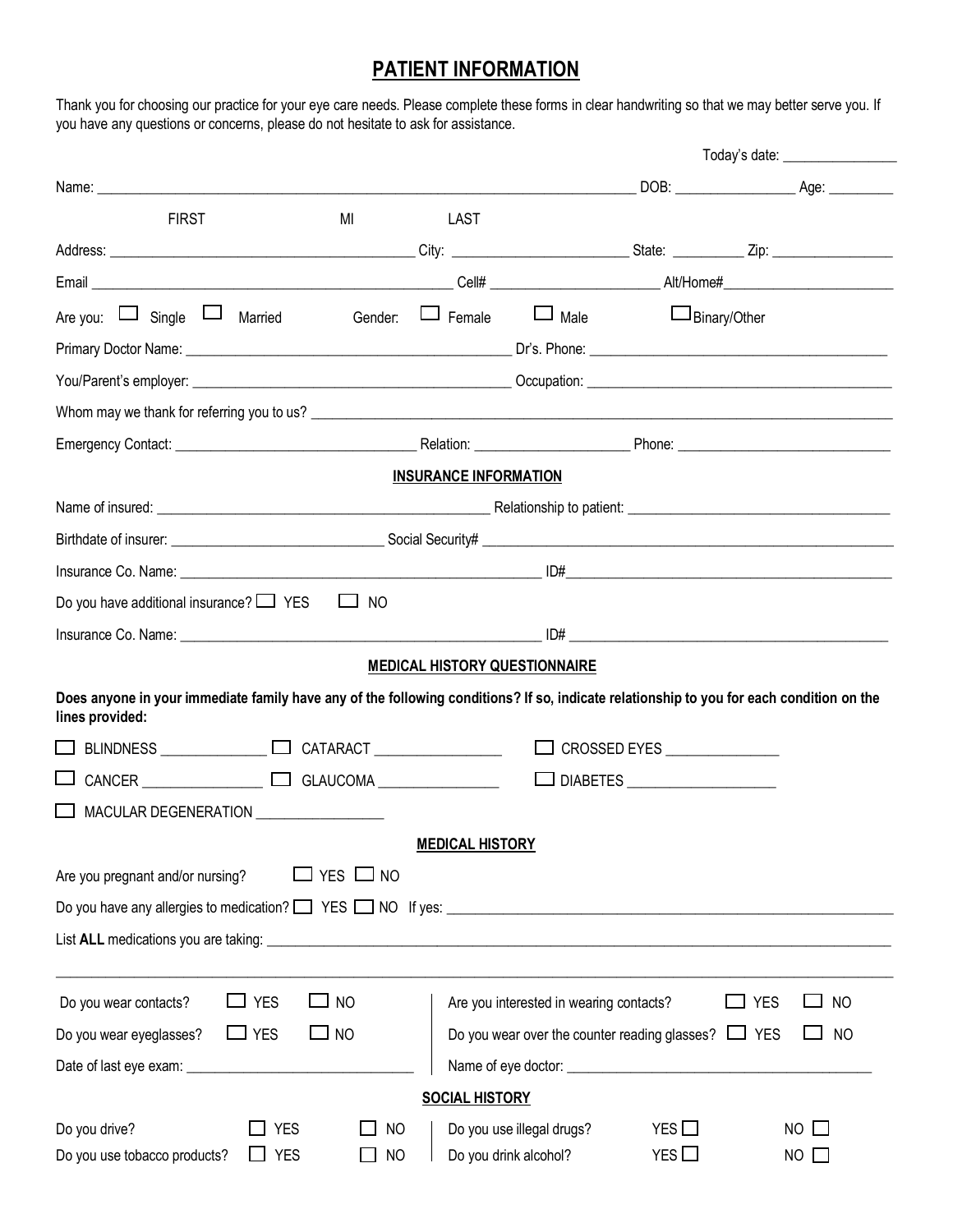| Have you ever been exposed to or infected with? If yes, please check the box(s) below.                   |                                                  |                  |           |  |              |                                         |          |  |                      |  |
|----------------------------------------------------------------------------------------------------------|--------------------------------------------------|------------------|-----------|--|--------------|-----------------------------------------|----------|--|----------------------|--|
|                                                                                                          | Gonorrhea                                        | <b>Hepatitis</b> |           |  | HIV          |                                         | Syphilis |  |                      |  |
| Have you ever been diagnosed with any of the following condition? If yes, please check the box(s) below. |                                                  |                  |           |  |              |                                         |          |  |                      |  |
| $\Box$                                                                                                   | Cataracts                                        |                  |           |  |              | Retina defects or degenerations         |          |  |                      |  |
| $\Box$                                                                                                   | Age-related Macular Degeneration                 |                  |           |  |              | <b>Iritis or Uveitis</b>                |          |  |                      |  |
| $\Box$                                                                                                   | Glaucoma                                         |                  |           |  | $\mathsf{L}$ | Floaters and/or flashes of light        |          |  |                      |  |
| $\Box$                                                                                                   | Diabetes Eye infection, inflammation, or allergy |                  |           |  |              | Eye infection, inflammation, or allergy |          |  |                      |  |
| $\Box$                                                                                                   | Diabetic Retinopathy                             |                  |           |  | Dry Eye      |                                         |          |  |                      |  |
| Are you having any of the following eye concerns? If yes, please check the box(s) below.                 |                                                  |                  |           |  |              |                                         |          |  |                      |  |
| $\Box$                                                                                                   | Redness                                          |                  | Discharge |  |              | Itching                                 |          |  | Eye Strain           |  |
| $\Box$                                                                                                   | <b>Burning</b>                                   |                  | Tearing   |  |              | <b>Blurred Vision</b>                   |          |  | Sensitivity to Light |  |
|                                                                                                          | Additional eye concerns: __                      |                  |           |  |              |                                         |          |  |                      |  |
|                                                                                                          |                                                  |                  |           |  |              |                                         |          |  |                      |  |

### **Do you currently, or have you ever had any problems in the following areas:**

| <b>Constitution</b>               | <b>YES</b>                  | <b>NO</b>                | Gastrointestinal            | <b>YES</b>     | <b>NO</b>                   | <b>Endocrine</b>             | <b>YES</b>    | <b>NO</b> |
|-----------------------------------|-----------------------------|--------------------------|-----------------------------|----------------|-----------------------------|------------------------------|---------------|-----------|
| <b>Developmental Disabilities</b> | $\Box$                      | $\Box$                   | Crohn's                     | П              | $\mathcal{L}_{\mathcal{A}}$ | Type 2 Diabetes              | $\mathcal{L}$ |           |
| Cancer                            | $\Box$                      | $\Box$                   | Colitis                     | $\Box$         | $\Box$                      | Type 1 Diabetes              | $\Box$        | $\Box$    |
| Fatigue Syndrome                  | $\Box$                      | $\Box$                   | Ulcer                       | $\Box$         | $\Box$                      | Thyroid dysfunction          | $\Box$        | $\Box$    |
| Ear/Nose/Mouth/Throat             |                             |                          | Acid Reflux                 |                | $\Box$                      | Hormonal dysfunction         | $\Box$        | $\Box$    |
| Hearing Loss                      | $\Box$                      | $\Box$                   | Celiac Disease              | $\Box$         | $\Box$                      | Hematologic/Lymphatic        |               |           |
| Sinusitis                         | $\Box$                      | $\Box$                   | Genitourinary               |                |                             | Anemia                       | $\Box$        | □         |
| Dry Mouth/Throat                  | $\Box$                      | $\Box$                   | Kidney Disease              |                |                             | Large-volume blood loss      | $\Box$        | $\Box$    |
| Laryngitis                        | $\Box$                      | $\Box$                   | Prostate Disease            | П              | $\Box$                      | Ulcer                        |               | $\Box$    |
| Neurological                      |                             |                          | <b>STD</b>                  | $\Box$         | $\Box$                      | Hypercholesteremia           | $\Box$        | $\Box$    |
| Multiple Sclerosis                | $\mathcal{L}_{\mathcal{A}}$ | $\Box$                   | Benign Prostate Hypertrophy | $\Box$         | $\Box$                      | Immune/Allergy               |               |           |
| Epilepsy                          | $\Box$                      | $\Box$                   | <b>Musculoskeletal</b>      |                |                             | Rheumatoid Arthritis         |               | $\Box$    |
| Cerebral Palsy                    | $\mathcal{L}_{\mathcal{A}}$ | $\overline{\phantom{a}}$ | Osteoarthritis              | $\blacksquare$ | П                           | Lupus                        |               | $\Box$    |
| Tumor                             | $\Box$                      | $\Box$                   | Arthritis                   | $\Box$         | $\Box$                      | Sjogren's Syndrome           | $\Box$        | $\Box$    |
| Stroke/CVA                        | $\overline{\phantom{0}}$    | $\Box$                   | Fibromyalgia                | $\sim$         | $\Box$                      | Drug Allergy                 | ப             | $\Box$    |
| Migraine                          | $\Box$                      | $\Box$                   | Ankylosing Spondylitis      | $\Box$         | $\Box$                      | <b>Environmental Allergy</b> | □             | $\Box$    |
| Autism Spectrum Disorder          | $\Box$                      | $\Box$                   | Osteoporosis                | $\Box$         | $\Box$                      | <b>Respiratory</b>           |               |           |
| Psychiatric                       |                             |                          | Gout                        | $\Box$         | $\Box$                      | Asthma                       |               | $\Box$    |
| Depression                        | $\Box$                      | $\Box$                   | Integumentary               |                |                             | <b>Bronchitis</b>            |               | $\Box$    |
| <b>Attention Deficit</b>          | $\Box$                      | $\Box$                   | Eczema                      | $\blacksquare$ | $\Box$                      | Emphysema                    |               | $\Box$    |
| <b>Anxiety Disorder</b>           | $\Box$                      | $\Box$                   | Rosacea                     | П              | $\Box$                      | <b>Chronic Obstruction</b>   | $\Box$        | □         |
| <b>Bipolar Disorder</b>           | $\Box$                      | $\Box$                   | Lupus                       | $\Box$         | $\Box$                      | Sleep Apnea                  | □             | $\Box$    |
| Cardiovascular                    |                             |                          | Psoriasis                   | П              | $\Box$                      |                              |               |           |
| Stroke/CVA                        | $\Box$                      | $\Box$                   | Herpes Simplex/Cold Sores   | □              | $\Box$                      |                              |               |           |
| <b>Heart Disease</b>              | $\Box$                      | $\Box$                   | Herpes Zoster/Shingles      | $\Box$         | $\Box$                      |                              |               |           |
| Hypertension                      |                             | $\Box$                   |                             |                |                             |                              |               |           |
| Vascular Disease                  | □                           | $\Box$                   |                             |                |                             |                              |               |           |
| <b>Congestive Heart Failure</b>   | $\Box$                      |                          |                             |                |                             |                              |               |           |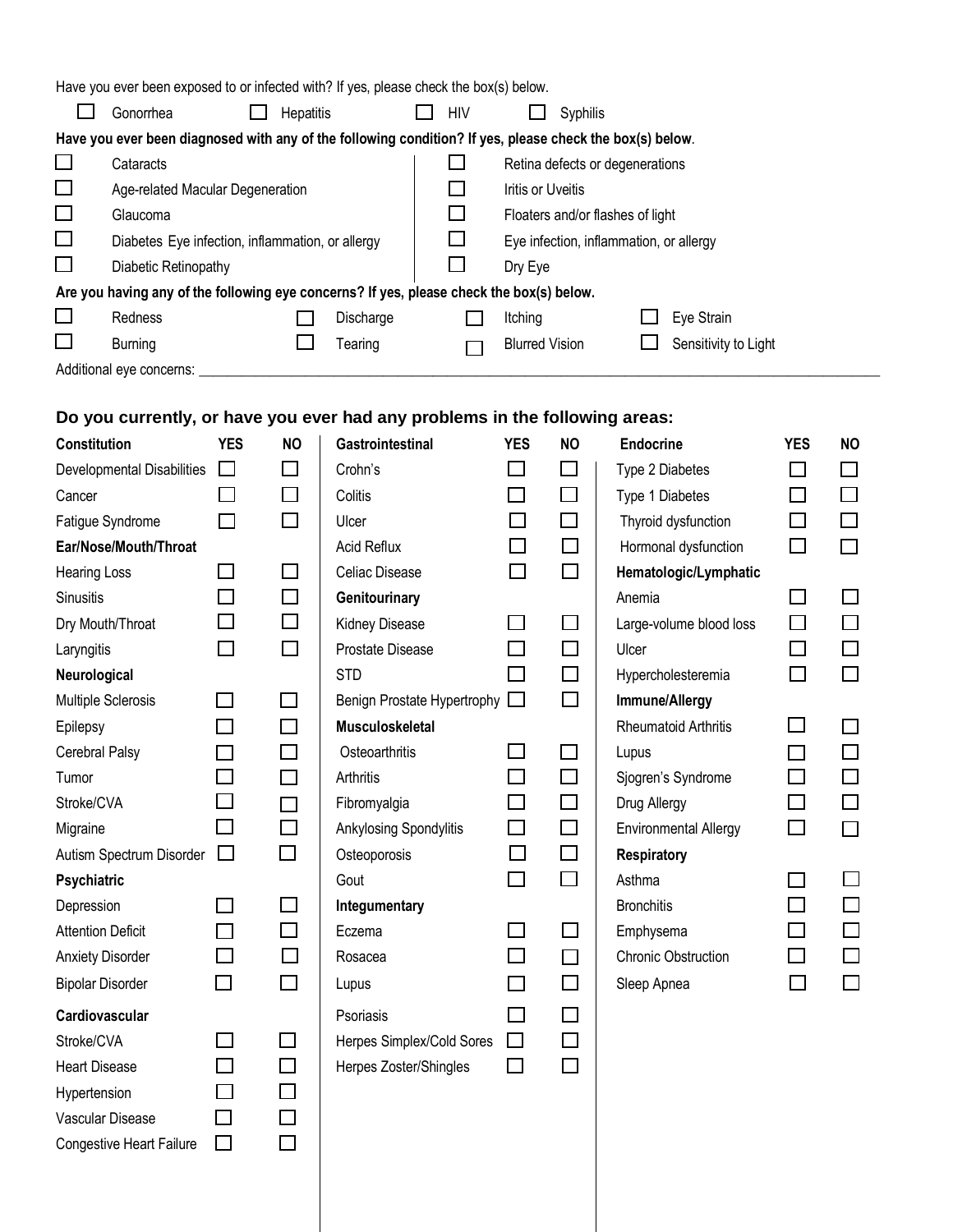# **PATIENT CONSENT FORM**

This form is to inform that New Castle Eye Associates/Middletown Eye Care Notice of Privacy Practice provides information about how we may use and disclose health information about you. The notice contains a Patient Rights section describing your rights under the law. You have the right to review our notice before signing the consent. The terms of our notice may change, if we so, you may obtain a revised copy by contacting our office.

You have the right to request that we restrict how protected information about you is used or disclosed for treatment, payment or health care operations. We are not required to agree to this restriction, but if we do, we shall honor the agreement.

By signing the form, you consent to our use and disclosure of protected health information about you for treatment, payment and health care operations. You have the right to revoke this consent, in writing, signed by you. However, such a revocation shall not affect any disclosures we have already made in reliance on your prior consent. The practice provides this form to comply with the Health Insurance Portability and Accountability Act of 1996 (HIPAA).

The patient understands that:

- 1. Protected health information may be disclosed or used for treatment, payment or health care operations, including appointment reminders by post card or messages on an answering machine.
- 2. The Practice has a Notice of Privacy Practices and that the patient has the opportunity to review this Notice.
- 3. The Practice reserves the right to change the Notice of Privacy Policies.
- 4. The Patient has the right to restrict the uses of their information but the Practice does not have to agree to those restrictions.
- 5. The patient may revoke this consent in writing at any time and all future disclosures will cease.
- 6. The Practice may condition treatment upon the execution of this consent.

#### **This Consent allows the practice to disclose my information to the following people:**

 **(Practice Representative)**

### **SIGNATURE ON FILE**

- I authorize use of this form on all my insurance submissions.
- I authorize release of information to all my insurance companies.
- I understand that I am responsible for my bill id the insurance company does not pay for any reason.
- I authorize my doctor to act as my agent in helping me obtain payment for my insurance companies.
- I authorize payment direct to my doctor.
- I permit a copy of this authorization to be used in place of the original.
- I agree to pay all fees plus prevailing interest if I am taken to collections for unpaid bills.

**\_\_\_\_\_\_\_\_\_\_\_\_\_\_\_\_\_\_\_\_\_\_\_\_\_\_\_\_\_\_\_\_\_\_\_\_\_\_\_\_\_\_\_\_\_\_\_\_\_\_\_\_\_\_\_\_\_\_\_\_\_\_\_\_\_\_\_\_\_\_\_\_\_\_\_\_\_\_\_\_\_\_\_\_\_\_\_\_\_\_**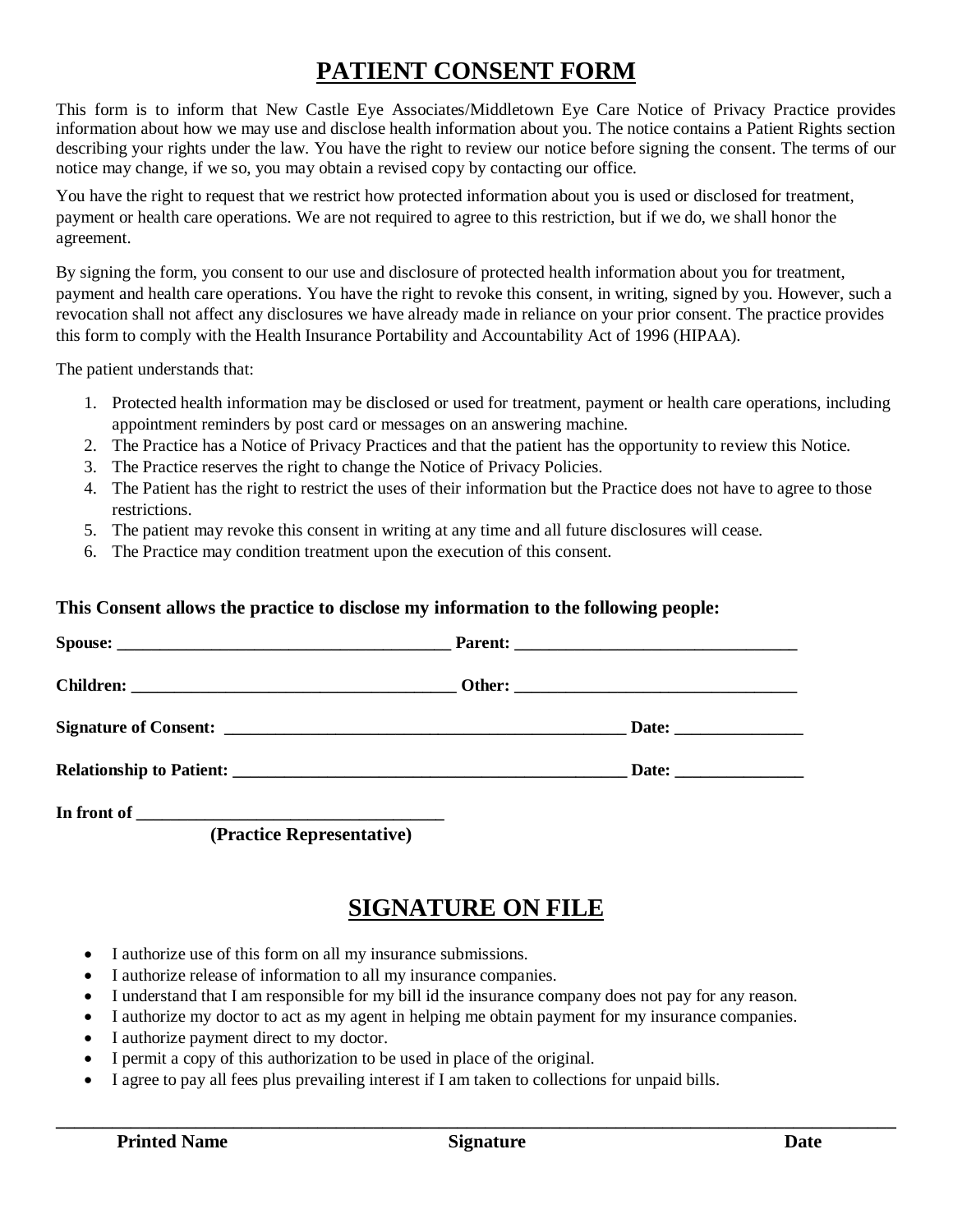## **ANNUAL WELLNESS RETINAL IMAGING**

As part of your eye exam, our optometrists recommend a special diagnostic procedure called Fundus Photography Imaging. This procedure consists of capturing an image of the back part (retina) of your eye. This is not an x-ray or ultrasound procedure; and nothing will touch your eye.

This permanent record is very valuable in assessing the current health of your eye and for safeguarding the health of specific structures of your eye, such as the retina, optic nerve, macula, and blood vessels. It will also serve as an initial point from which to compare, as we follow your health in subsequent years.

**The fee for Fundus Photography Imaging is \$39.00. Fundus images are also not covered under most vision plans.** 

**\_\_\_\_\_\_ Yes, I want to have retinal photos taken of my eye for documentation.** 

**\_\_\_\_\_\_ No, I do not wish to have retinal photos taken.**

**Patient Signature: \_\_\_\_\_\_\_\_\_\_\_\_\_\_\_\_\_\_\_\_\_\_\_\_\_\_\_\_\_\_\_\_\_\_\_\_\_\_\_ Date: \_\_\_\_\_\_\_\_\_\_\_\_\_\_\_**

# **PATIENT PORTAL ENROLLMENT**

We are pleased to announce the development and roll out of "Going Green" - our new electronic and environmentally friendly programs, effective October 2018. Along with going green we now offer a patient portal that gives you convenient access to your prescriptions, real-time access to medical records, secure patient-provider communication, and more. We encourage you to complete your registration and utilize the patient portal to take advantage of all the new great features.

If you would like to register for the patient portal, please provide your email address below and we will setup your account for you.

Once your setup you can register by going to **<https://revolutionphr.com/>** and input your login and temporary password.

Patient Email Address: \_\_\_\_\_\_\_\_\_\_\_\_\_\_\_\_\_\_\_\_\_\_\_\_\_\_\_\_\_\_\_\_\_\_\_\_\_\_\_\_\_\_\_\_\_\_

Temporary Password: \_\_\_WELCOME1\_\_\_\_\_\_\_\_\_\_\_\_\_\_\_\_\_\_\_\_\_\_\_\_\_\_\_\_\_\_\_\_